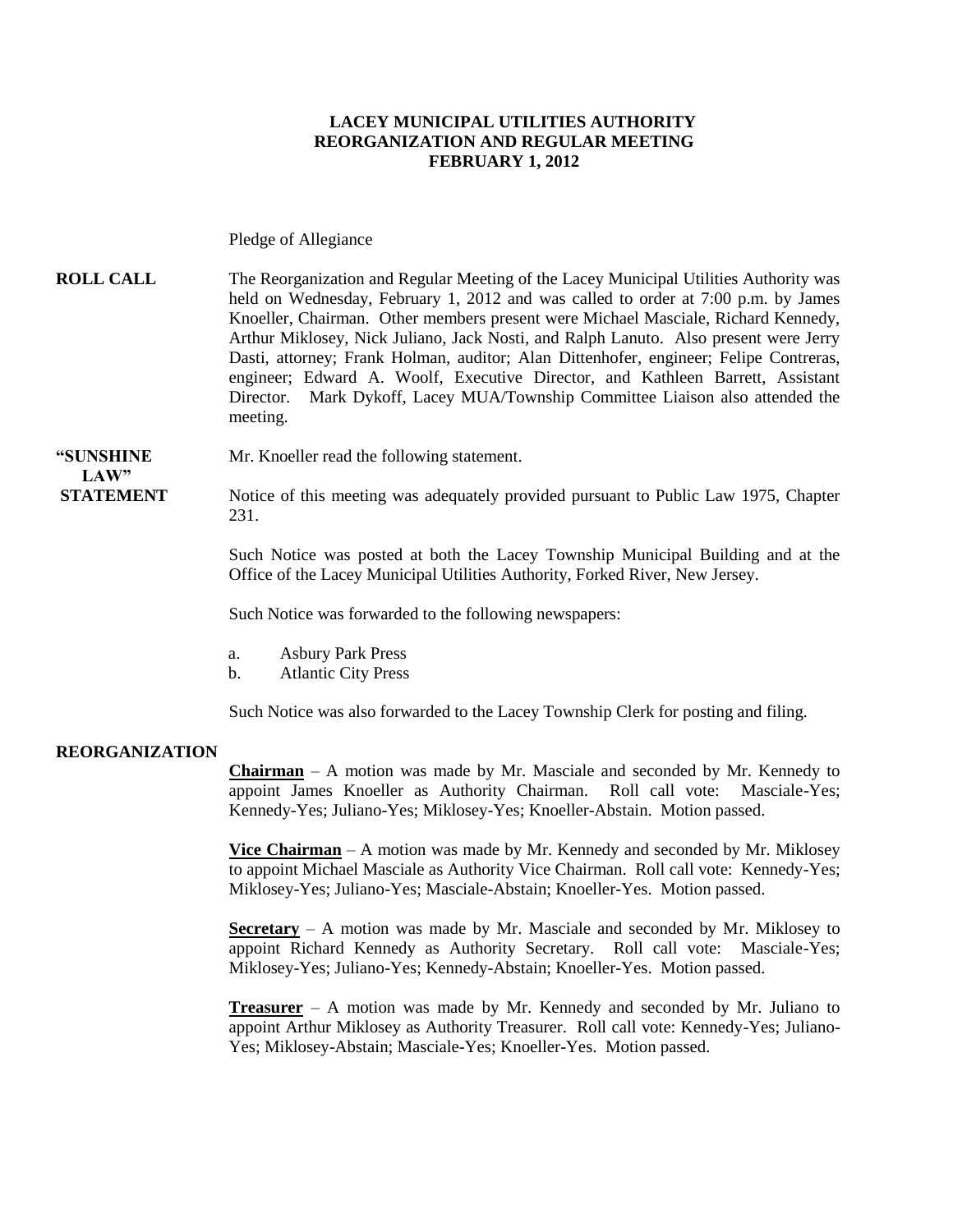Board Meeting February 1, 2012 Page 2

# **COMMITTEE**

#### **APPOINTMENTS** *Personnel Committee*

Chaired by Richard Kennedy James Knoeller Alternate No. 1 – Arthur Miklosey Alternate No. 2 – Jack Nosti

#### *Safety Committee*

Chaired by Richard Kennedy Jack Nosti Darren Coraggio, Safety Coordinator Tammy Fetherman Harry Peckham JoAnn Byckiewicz

### *Budget and Finance Committee*

Chaired by Michael Masciale Arthur Miklosey Alternate – James Knoeller

#### *Public Relations Committee & Planning Committee*

Chaired by James Knoeller Michael Masciale Alternate – Ralph Lanuto

### *Township Committee Liaison*

Nick Juliano Alternate – Jack Nosti

### **RESOLUTION NO. 2012-10 - AUTHORIZE REGULAR MEETING SCHEDULE**

A motion was made by Mr. Miklosey and seconded by Mr. Juliano to adopt *Resolution No. 2012-10, Resolution of the Lacey Municipal Utilities Authority, County of Ocean, State of New Jersey*, *Authorizing Regular Meeting Schedule.* Ms. Barrett pointed out July's meeting will be held on the second Wednesday of the month due to a holiday. Roll call vote: Miklosey-Yes; Juliano-Yes; Kennedy-Yes; Masciale-Yes; Knoeller-Yes. Motion passed.

# **PROFESSIONAL**

**APPOINTMENTS** Mr. Woolf stated the administrative staff of the Authority received and reviewed the submissions of qualifications for professional service contracts. The Fair and Open process was utilized in determining the most qualified professionals; therefore, he recommends the following professionals be appointed to the Lacey Municipal Utilities Authority.

> **RESOLUTION NO. 2012-11 - APPOINT ENGINEER - REMINGTON, VERNICK**  AND VENA ENGINEERS - A motion was made by Mr. Kennedy and seconded by Mr. Masciale to adopt *Resolution No. 2012-11, Resolution of the Lacey Municipal Utilities Authority, County of Ocean, State of New Jersey, Appointing the Firm Remington, Vernick and Vena Engineers as Authority Consulting Engineers*. Roll call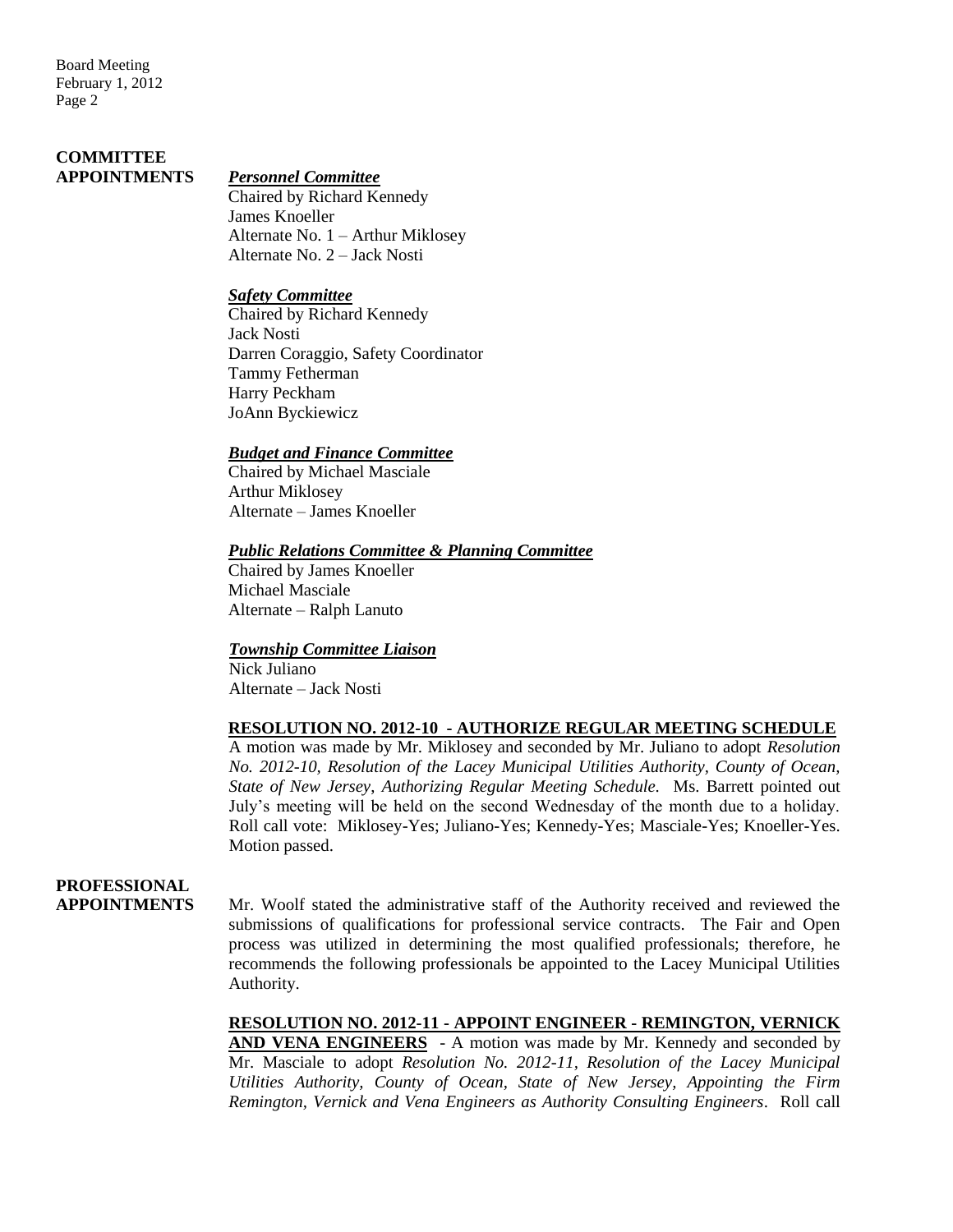vote: Kennedy-Yes; Masciale-Yes; Juliano-Yes; Miklosey-Yes; Knoeller-Yes. Motion passed.

### **RESOLUTION NO. 2012-12 – APPOINT ATTORNEY – JERRY J. DASTI OF THE FIRM DASTI, MURPHY, McGUCKIN, ULAKY, CHERKOS & CONNORS,**

**P.C.** – A motion was made by Mr. Masciale and seconded by Mr. Miklosey to adopt *Resolution No. 2012-12, Resolution of the Lacey Municipal Utilities Authority, County of Ocean, State of New Jersey, Appointing Jerry J. Dasti of the Firm Dasti, Murphy*, *McGuckin, Ulaky, Cherkos & Connors as Authority Attorney*. Roll call vote: Masciale-Yes; Miklosey-Yes; Juliano-Yes; Kennedy-Yes; Knoeller-Yes. Motion passed.

**RESOLUTION NO. 2012-13 – APPOINT AUDITOR – FRANK B. HOLMAN OF THE FIRM HOLMAN & FRENIA, PC** - A motion was made by Mr. Kennedy and seconded by Mr. Juliano to adopt *Resolution No. 2012-13, Resolution of the Lacey Municipal Utilities Authority, County of Ocean, State of New Jersey, Appointing Frank B. Holman, III, of the Firm Holman & Frenia, P.C as Authority Auditor*. Roll call vote: Kennedy-Yes; Juliano-Yes; Miklosey-Yes; Masciale-Yes; Knoeller-Yes. Motion passed.

**RESOLUTION NO. 2012-14 – APPOINT CONFLICT ATTORNEY – RICHARD D. MEINDERS, P.C.** – A motion was made by Mr. Kennedy and seconded by Mr. Miklosey to adopt *Resolution No. 2012-14, Resolution of the Lacey Municipal Utilities Authority, County of Ocean, State of New Jersey*, *Appointing Richard D. Meinders, P.C. as Authority Conflict Attorney.* Roll call vote: Kennedy-Yes; Miklosey-Yes; Juliano-Yes; Masciale-Yes; Knoeller-Yes. Motion passed.

**RESOLUTION NO. 2012-15 – APPOINT CONFLICT ENGINEER – BRUCE CONNELL OF THE FIRM BIRDSALL SERVICES GROUP** – A motion was made by Mr. Masciale and seconded by Mr. Miklosey to adopt *Resolution No. 2012-15, Resolution of the Lacey Municipal Utilities Authority, County of Ocean, State of New Jersey*, *Appointing Bruce Connell, P.E., P.P., C.M.E. of the firm Birdsall Services Group as Authority Conflict Engineer.* Roll call vote: Masciale-Yes; Miklosey-Yes; Juliano-Yes; Kennedy-Yes; Knoeller-Yes. Motion passed.

**RESOLUTION NO. 2012-17 – APPOINT LABOR COUNSEL – JERRY J. DASTI OF THE FIRM DASTI, MURPHY, ULAKY, CHERKOS & CONNORS** – A motion was made by Mr. Kennedy and seconded by Mr. Juliano to adopt *Resolution No. 2012- 17, Resolution of the Lacey Municipal Utilities Authority, County of Ocean, State of New Jersey, Appointing Jerry J. Dasti, Esq. of the firm Dasti, Murphy, McGuckin, Ulaky, Cherkos & Connors, P.C. as Authority Labor Counsel*. Roll call vote: Kennedy-Yes; Juliano-Yes; Miklosey-Yes; Masciale-Yes; Knoeller-Yes. Motion passed.

**RESOLUTION NO. 2012-18 – APPOINT RISK MANAGEMENT CONSULTANT – CONNOR STRONG COMPANIES, INC.** – A motion was made by Mr. Kennedy and seconded by Mr. Miklosey to adopt *Resolution No. 2012-18, Resolution of the Lacey Municipal Utilities Authority, County of Ocean, State of New Jersey, Appointing Connor Strong Companies, Inc. as Authority Risk Management Consultant.* Roll call vote: Kennedy-Yes; Miklosey-Yes; Juliano-Yes; Masciale-Yes; Knoeller-Yes. Motion passed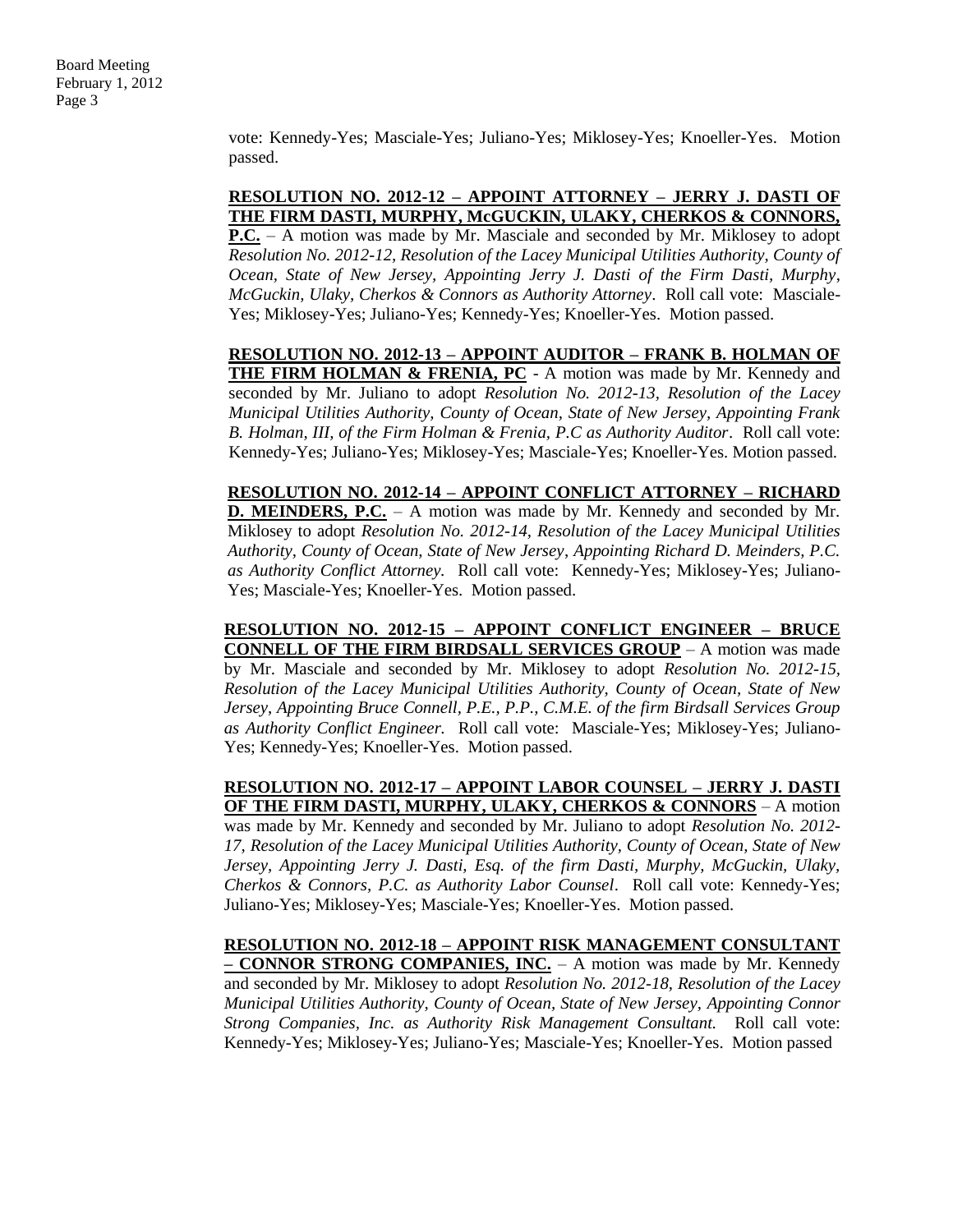**RESOLUTION NO. 2012-19 – APPOINT PUBLIC AGENCY COMPLIANCE OFFICER - KATHLEEN S. BARRETT** – A motion was made by Mr. Masciale and seconded by Mr. Kennedy to adopt *Resolution No. 2012-19, Resolution of the Lacey Municipal Utilities Authority, County of Ocean, State of New Jersey, Appointing Kathleen S. Barrett as Public Agency Compliance Officer, P.L. 1975, c. 127*. Roll call vote: Masciale-Yes; Kennedy-Yes; Juliano-Yes; Miklosey-Yes; Knoeller-Yes. Motion passed.

**RESOLUTION NO. 2012-20 – APPOINT PERSONNEL OFFICER – EDWARD A. WOOLF** – A motion was made by Mr. Kennedy and seconded by Mr. Masciale to adopt *Resolution No. 2012-20, Resolution of the Lacey Municipal Utilities Authority, County of Ocean, State of New Jersey, Appointing Edward A. Woolf as Personnel Officer*. Roll call vote: Kennedy-Yes; Masciale-Yes; Juliano-Yes; Miklosey-Yes; Knoeller-Yes. Motion passed.

**RESOLUTION NO. 2012-21 – APPOINT FUND COMMISSIONERS AND ALTERNATE FUND COMMISSIONER TO THE NEW JERSEY UTILITY AUTHORITIES JOINT INSURANCE FUND** – A motion was made by Mr. Kennedy and seconded by Mr. Juliano to adopt *Resolution No. 2012-21, Resolution of the Lacey Municipal Utilities Authority, County of Ocean, State of New Jersey, Appointing Fund Commissioners and Alternate Fund Commissioner for the New Jersey Utilities Authorities Joint Insurance Fund*. Roll call vote: Kennedy-Yes; Juliano-Yes; Miklosey-Yes; Masciale-Yes; Knoeller-Yes. Motion passed.

**RESOLUTION NO. 2012-22 – APPOINT COMPANY PHYSICIAN – FORKED RIVER MEDICAL SPECIALISTS, P.A.** – A motion was made by Mr. Kennedy and seconded by Mr. Miklosey to adopt *Resolution No. 2012-22, Resolution of the Lacey Municipal Utilities Authority, County of Ocean, State of New Jersey, Appointing Forked River Medical Specialists, P.A. as Company Physician*. Roll call vote: Kennedy-Yes; Miklosey-Yes; Juliano-Yes; Masciale-Yes; Knoeller-Yes. Motion passed.

**RESOLUTION NO. 2012-23 – APPOINT COMPUTER CONSULTANT – DAVID J. KUBIAK** – A motion was made by Mr. Kennedy and seconded by Mr. Masciale to adopt *Resolution No. 2012-23, Resolution of the Lacey Municipal Utilities Authority, County of Ocean, State of New Jersey, Appointing David J. Kubiak as Computer Consultant.* Roll call vote: Kennedy-Yes; Masciale-Yes; Juliano-Yes; Miklosey-Yes; Knoeller-Yes. Motion passed.

**APPROVAL OF MINUTES Regular Meeting of January 4, 2012 -** A motion was made by Mr. Masciale and seconded by Mr. Miklosey to approve the minutes of the Regular Meeting of January 4, 2012. Roll call vote: Masciale-Yes; Miklosey-Yes; Juliano-Yes; Kennedy-Yes; Knoeller-Yes. Motion passed.

**EXECUTIVE DIRECTOR'S**

**REPORT Cash Balance Report - Period Ending December 31, 2011** - Mr. Woolf summarized the cash balances for period ending December 31, 2011 as follows: Total cash balance for the unrestricted accounts were \$3,066,406.74, with earnings of \$1,862.96. Total cash balance for the restricted accounts held by the trustee were \$4,037,581.40, with earnings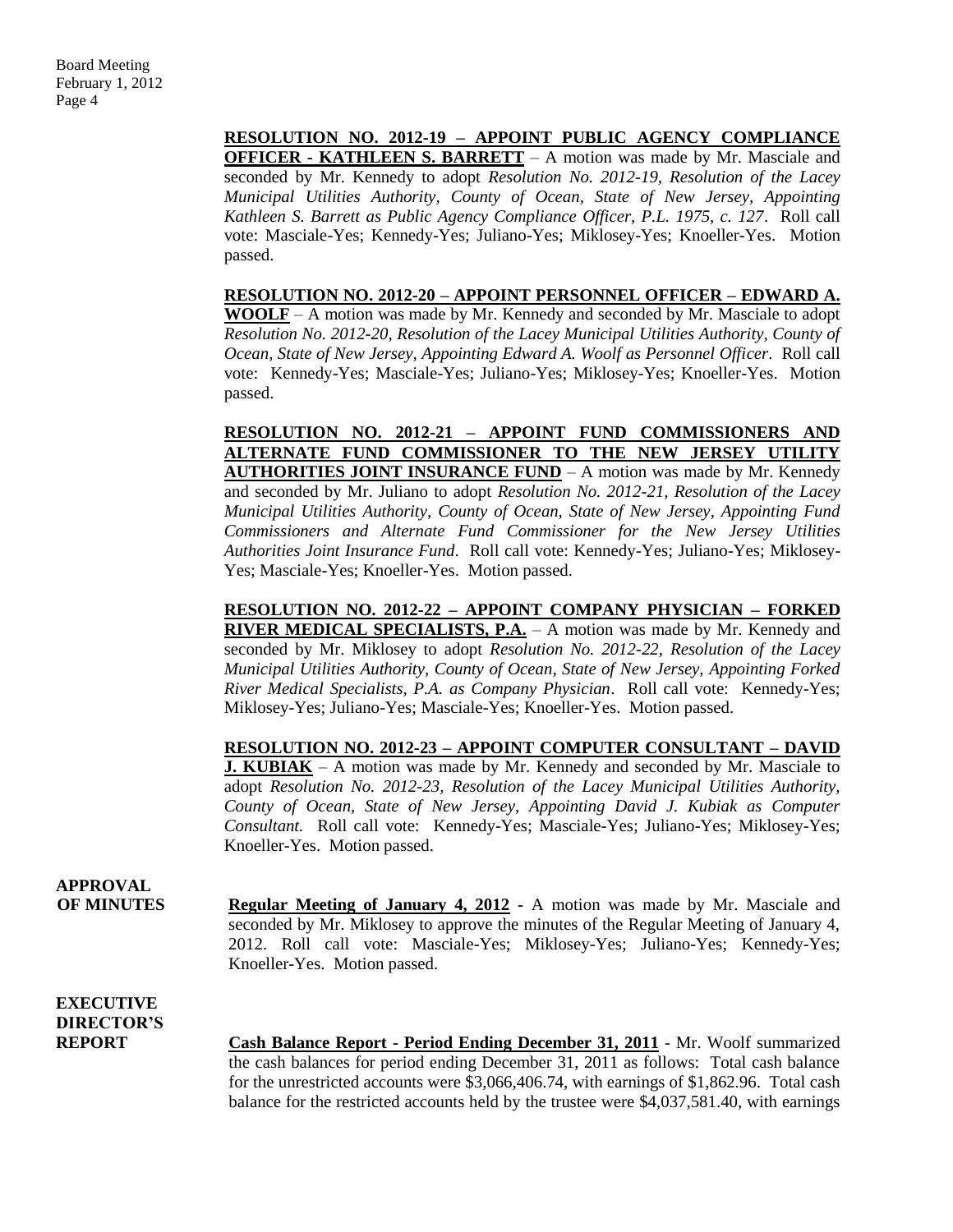of \$3,746.23. Current period interest on the restricted and unrestricted accounts was \$5,609.19. Year-to-date earnings on all interest bearing accounts were \$126,630.26.

**Resolution 2012-07 – Adopt Changes to Existing Deferred Compensation Plan - VALIC** - A motion was made by Mr. Kennedy and seconded by Mr. Miklosey to adopt *Resolution 2012-07, Resolution of the Lacey Municipal Utilities Authority, County of Ocean, State of New Jersey, Adopting Changes to an Existing Deferred Compensation Plan Pursuant to the Final Internal Revenue Code Section 415 Regulations, Pension Protection Act of 2006, The Heroes Earnings Assistance and Relief Tax Act of 2008 and the Worker, Retiree and Employer Recovery Act of 2008.* Roll call vote: Kennedy-Yes; Miklosey-Yes; Juliano-Yes; Masciale-Yes; Knoeller-Yes. Motion passed.

**Resolution 2012-24 – Award Contract for Supply of Water Treatment Chemical Supplies 2012** - A motion was made by Mr. Masciale and seconded by Mr. Miklosey to adopt *Resolution 2012-24, Resolution of the Lacey Municipal Utilities Authority, County of Ocean, State of New Jersey, Awarding Contract for the Supply of Water Treatment Chemical Supplies for 2012.* Roll call vote: Masciale-Yes; Miklosey-Yes; Juliano-Yes; Kennedy-Yes; Knoeller-Yes. Motion passed.

**Treasurer's Bond** - Mr. Woolf stated LMUA employees are covered by the New Jersey Joint Insurance Fund for theft and crime up to 1 million dollars. There is also a separate bond that covers the Authority's treasurer up to \$1.2 million a year, which is up for renewal. He asked if it was necessary to renew the treasurer's bond. Mr. Dasti stated a separate bond for the treasurer is not necessary. A motion was made by Mr. Kennedy and seconded by Mr. Juliano to not renew the treasurer's bond. Roll call vote: Kennedy-Yes; Juliano-Yes; Miklosey-Abstain; Masciale-Yes; Knoeller-Yes. Motion passed.

# **BUSINESS**

**REPORT January Meter Reads** – Ms. Barrett reported 3,854 meters were read in January for Cycles 2 and 9. Forty-six work orders were cut to obtain manual reads not obtained during regular meter read routes. Two reads were questioned because of high usage. One customer was contacted by phone; one customer was sent a letter.

> **February Billing** – Ms. Barrett reported utility bills will be mailed/hand delivered on February 3rd in the amount of \$719,430.56. Penalties were assessed on 3,455 past due accounts (all cycles) in the amount of \$20,620.04 for a total billing in February of \$740,050.60.

> **Customer Service –** Ms. Barrett reported thirty-four final reads with equipment inspections were performed in January with one violation. During a final read on January  $25<sup>th</sup>$ , servicemen discovered the meter set-up gone and the house still connected to the water system. This violation was abated and re-inspected on January  $30<sup>th</sup>$ . Mr. Masciale asked if a penalty was assessed for this violation. Ms. Barrett stated they received a \$500.00 penalty.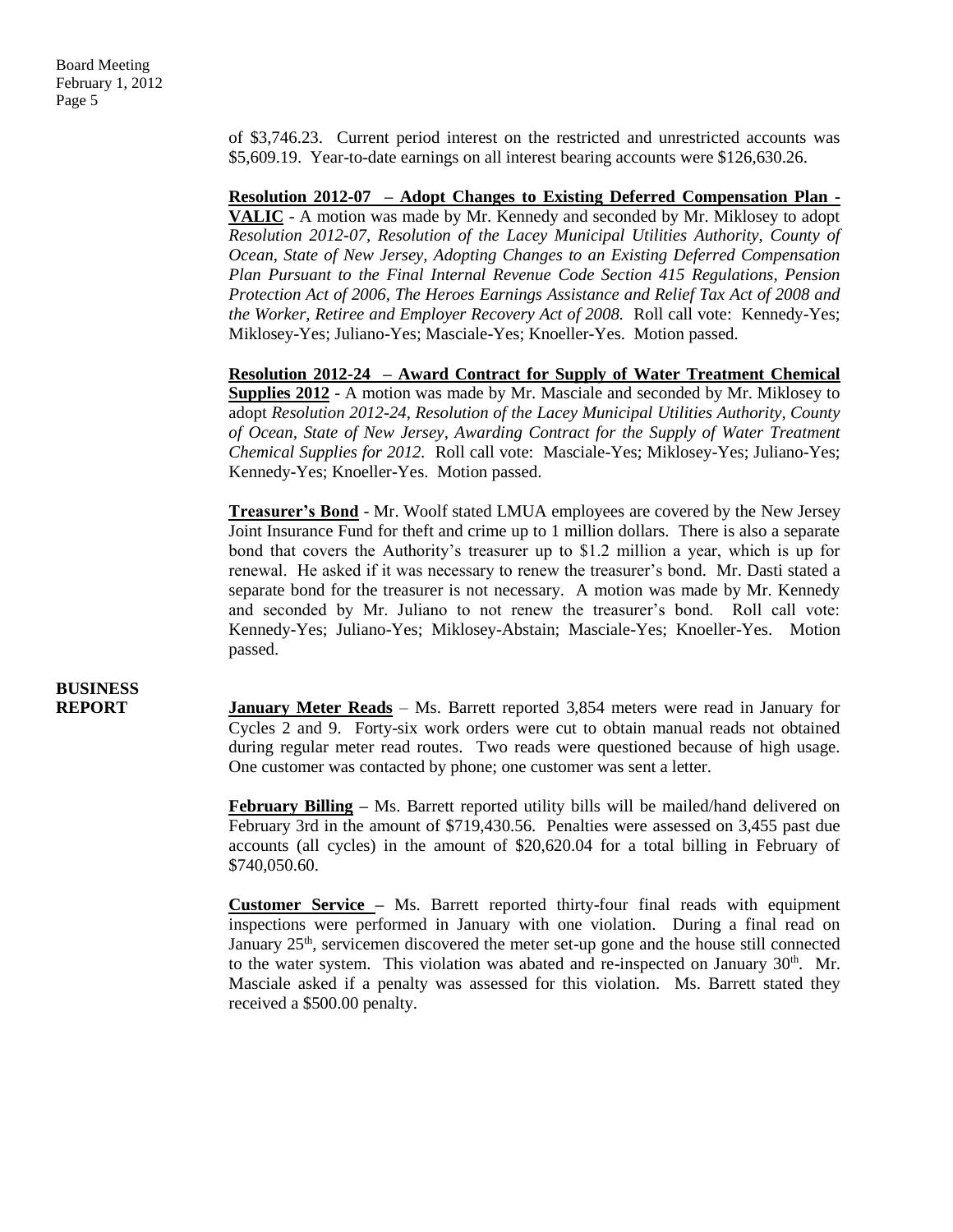Forty-two new customer welcome letters were mailed in December and fifteen responses were received in January.

# **ENGINEER'S**

**REPORT Resolution 2012-08 – Preliminary Sewer and Water Approval – Maxim Drive Major Subdivision – Robert G. Lange, Jr. – Block 1655, Lots 1-21 & 26-32** - Mr. Dittenhofer reported his office received the application and plans for preliminary sewer and water approval for Maxim Drive Major Subdivision, Robert G. Lange, Jr., Block 1655, Lots 1-21 & 26-32. The applicant is proposing to construct a four (4)-lot subdivision on the southern side of Maxim Drive, east of Lacey Road. The applicant proposes to connect to an existing manhole at the eastern end of Maxim Drive and extend sanitary sewer main along Maxim Drive to service the subdivision. The applicant also proposes to connect individual water services to the existing 6" water main in Maxim Drive to service the units. On recommendation by the Authority's engineer, a motion was made by Mr. Kennedy and seconded by Mr. Masciale to adopt *Resolution 2012-08, Resolution of the Lacey Municipal Utilities Authority, County of Ocean, State of New Jersey, Preliminary Sewer and Water Approval, Maxim Drive Major Subdivision, Robert G. Lange, Jr., Block 1655, Lots 1-21 & 26-32.* Roll call vote: Kennedy-Yes; Masciale-Yes; Juliano-Yes; Miklosey-Yes; Knoeller-Yes. Motion passed.

> **Resolution 2012-09 – Water and Sewer Performance Guarantee Release – Closeout Escrow Account – A & F Development Corporation** - On recommendation by the Authority's engineer, a motion was made by Mr. Miklosey and seconded by Mr. Kennedy to adopt *Resolution 2012-09, Resolution of the Lacey Municipal Utilities Authority, County of Ocean, State of New Jersey, Water and Sewer Performance Guarantee Release, Closeout Developer Escrow Account, A & F Development Corporation, Block 1581, Lots 9-20.* Roll call vote: Miklosey-Yes; Kennedy-Yes; Juliano-Yes; Masciale-Yes; Knoeller-Yes. Motion passed.

> **Water Treatment Plant No. 1 Upgrades** – Mr. Dittenhofer stated all the required information has been submitted to the NJDEP. He expects the permits to construct be issued by the end of the month.

> **Cleaning and Televising Contract No. 6 & Flow Assessment** - Mr. Dittenhofer stated there is one punch list item still pending.

> **Cleaning and Televising Contract No. 7** – Mr. Dittenhofer stated contract documents have been prepared, and a preconstruction meeting is scheduled for next week.

> **Installation of a Hydraulic Grinder at L-2 Pump Station** – Mr. Dittenhofer stated contract documents have been prepared, and a preconstruction meeting is scheduled for next week.

**ATTORNEY'S**

**REPORT Ocean First Financing** – Mr. Dasti asked Mr. Holman to update the Board on this issue. Mr. Holman stated he has been in contact with Ocean First Bank, Howard Eichenbaum and Bond Counsel to finalize some issues. Mr. Knoeller asked who would be taking the lead on this project. Mr. Holman stated Mr. Dasti would be reviewing and finalizing the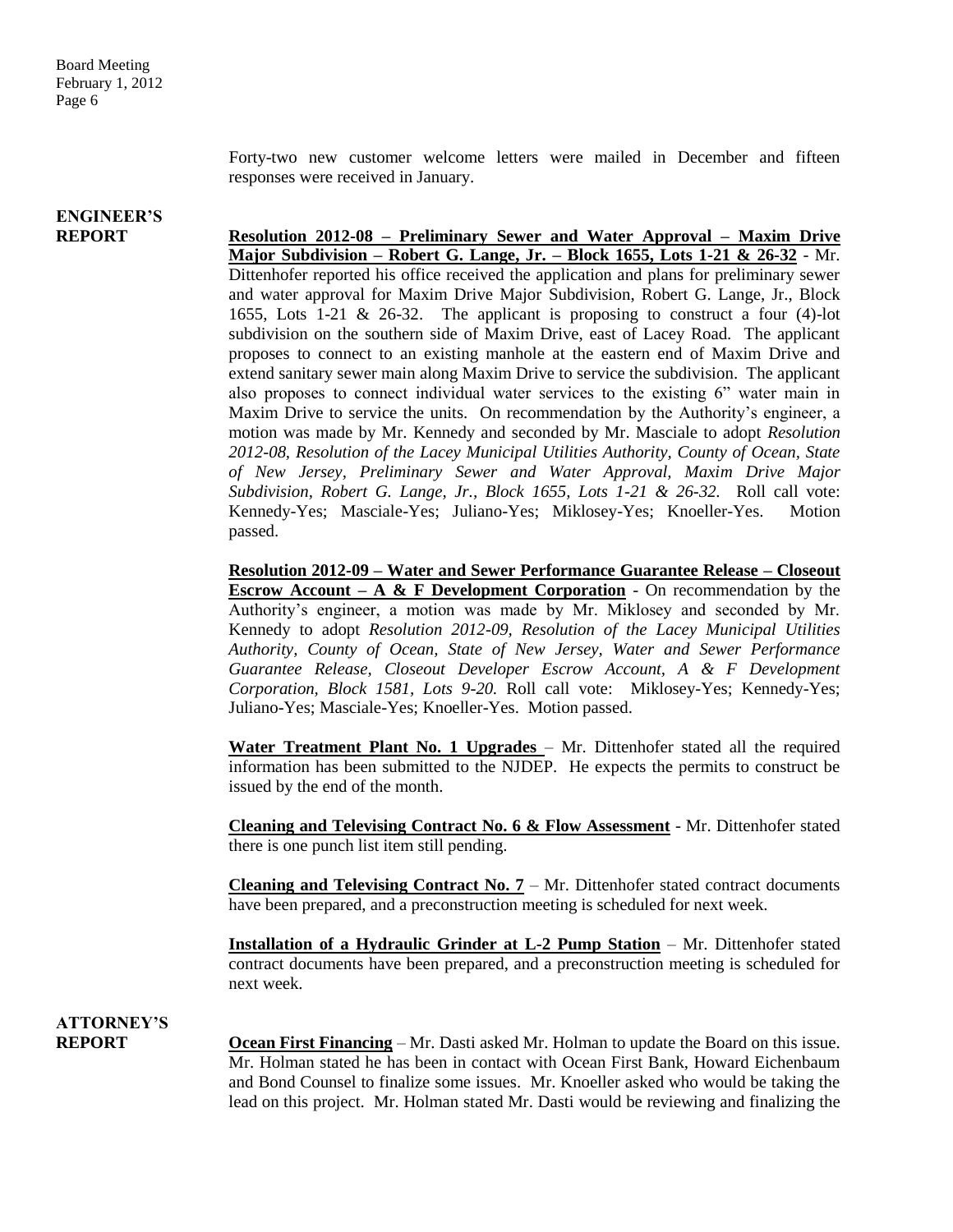Board Meeting February 1, 2012 Page 7

> agreement. Mr. Dasti stated he would be reviewing the service agreement, which is the Township's guarantee of the Authority's bonds, and whether it would apply to this instance.

# **AUDITOR'S**

**REPORT Accountant's Status Report – Month Ended December 31, 2011** – Mr. Holman reported year-end performance on both water and sewer has been favorable overall. Sewer user charges had a favorable variance for the year, but an unfavorable variance on water. Delinquency charges and interest income had a year-to-date favorable variance on both sewer and water. Mr. Masciale asked why is there an inconsistency with sewer performing well, and water user fees being negative. Mr. Holman stated this could be due to a lack of history - sewer rates were changed only a couple of years ago. Mr. Woolf added there is a much higher service fee on sewer, which brings on a steady stream of revenue versus a lower service charge for water. Revenues come in by water usage, and water usage is down from last year. He stated when preparing the budget, figures were conservative given the fact there are a number of vacant homes, in addition to customers conserving more.

### **CORRESPONDENCE**

**Old Time Automotive (S.C.H.I.A. LLC)** – Requesting relief of utility bill, due to watering lawn without irrigation meter. After careful consideration, a motion was made by Mr. Kennedy and seconded by Mr. Masciale to grant a one-time adjustment on the sanitary sewer charges in the amount of \$1,766.36 (246,000 gallons). Roll call vote: Kennedy-Yes; Masciale-Yes; Juliano-Yes; Miklosey-Yes; Knoeller-Yes. Motion passed.

**John Brown, Beach Blvd.** - Requesting waiver of late charge. A motion was made by Mr. Kennedy and seconded by Mr. Masciale to remove the late charge in the amount of \$2.05. Roll call vote: Kennedy-Yes; Masciale-Yes; Juliano-Yes; Miklosey-Yes; Knoeller-Yes. Motion passed.

Mr. Knoeller asked about the possibility of allowing administration to authorize relief on utility bills in an amount to be determined by the Board. Mr. Dasti stated the Board could vote on an amount. Mr. Knoeller asked Mr. Woolf and Ms. Barrett to provide the Board with a figure at the next meeting.

**Marie Taglialavore, Chelsea Street** - Requesting relief of utility bill, due to unexplained high water usage. A review of recent meter readings reveal water usage went up during the summer months. The water that went through old meter was 14,000 gallons, and water that went through new meter was 10,000 gallons. Since there was high water consumption on both the old and new meters, the Board could not support a waiver of any of the charges.

**Emma Vikara, Lakeside Drive North** - Requesting waiver of late charge, due to claim of not receiving utility bill. A motion was made by Mr. Kennedy and seconded by Mr. Miklosey to remove the late charge in the amount of \$5.49. Roll call vote: Kennedy-Yes; Miklosey-Yes; Juliano-Yes; Masciale-Yes; Knoeller-Yes. Motion passed.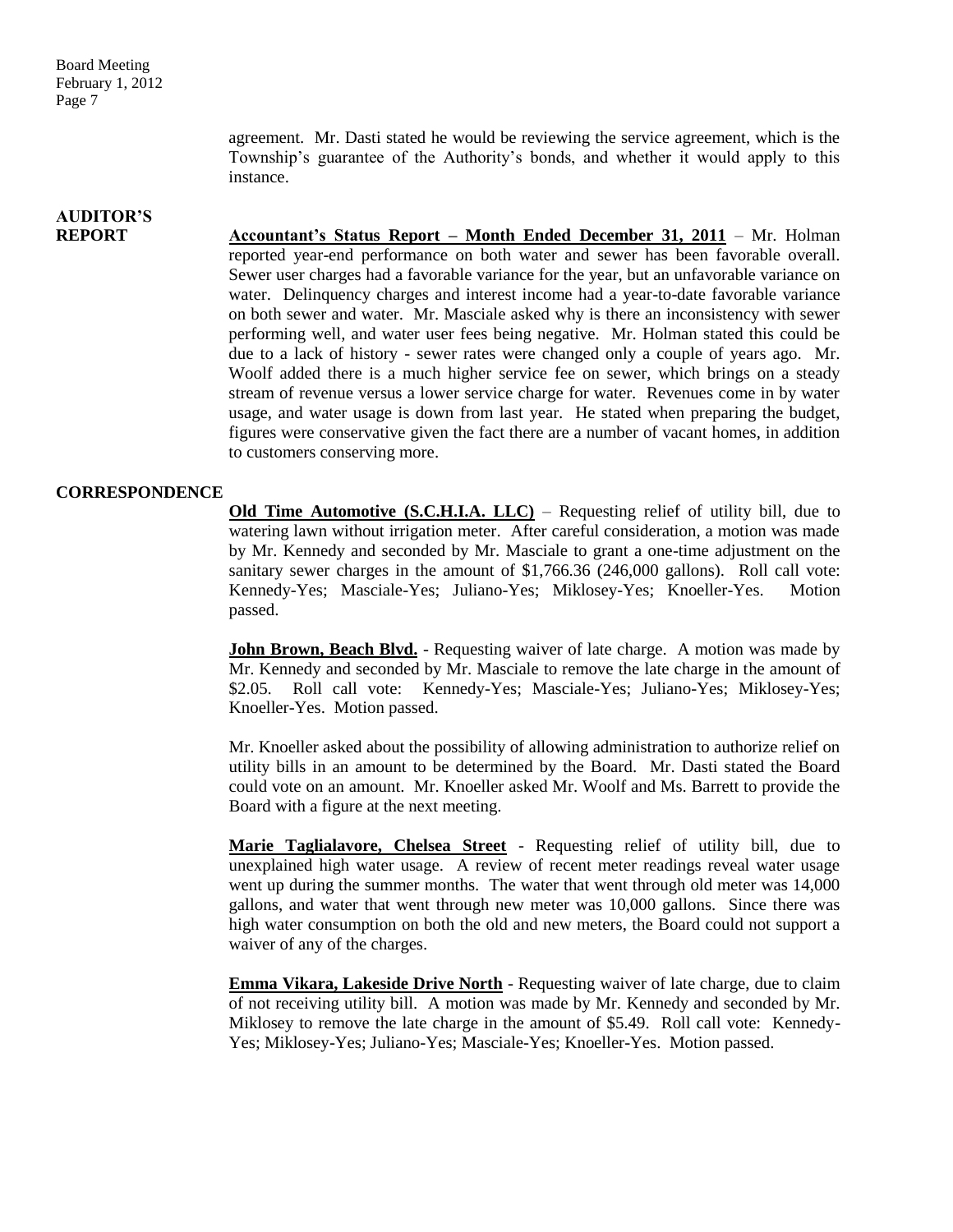**Sharon McKim, Letts Avenue** – Requesting relief of utility bill, due to unexplained high water usage. Based upon the available information, a waiver of a portion of the charges could not be supported. **Cheryl Woolf, Oxford Road** – Requesting relief of utility bill, due to watering lawn

without irrigation meter. After careful consideration, a motion was made by Mr. Kennedy and seconded by Mr. Miklosey to grant a one-time adjustment on the sanitary sewer charges in the amount of \$457.25 (78,000 gallons). Roll call vote: Kennedy-Yes; Miklosey-Yes; Juliano-Yes; Masciale-Yes; Knoeller-Yes. Motion passed.

# **OLD**

**BUSINESS** Mr. Miklosey asked about the status of the OCUA issue. Mr. Knoeller recommended this issue be discussed in closed session.

> On behalf of the Authority, Mr. Miklosey thanked Mr. Dykoff in being the Authority's liaison.

## **NEW**

**BUSINESS** Mr. Knoeller stated Avila Engineering is requesting a waiver of monitoring well requirements for the EES Office Building project. He asked Mr. Dittenhofer to respond to Avila Engineering informing them that a waiver would not be granted.

#### **PUBLIC BUSINESS/ COMMENT**

**Regina Discenza, Sunset Boulevard –** Mrs. Discenza asked if any of the LMUA commissioners would consider joining her at one of the OCUA meetings. Mr. Knoeller stated he would be meeting with OCUA representatives to discuss an on-going issue; however, would not be attending the monthly meeting.

# **PAYMENT OF**

**VOUCHERS WHEREAS**, the members of the Lacey Municipal Utilities Authority carefully examined all vouchers presented for payment of claims;

> **NOW, THEREFORE, BE IT RESOLVED** by the Lacey Municipal Utilities Authority that:

> 1. Said vouchers in the sum of \$202,363.67 be and the same are hereby approved to be paid.

2. Said vouchers are listed on the attached computer check register.

A motion was made by Mr. Kennedy and seconded by Mr. Masciale to adopt the above resolution. Roll call vote: Kennedy-Yes; Masciale-Yes; Juliano-Yes, but abstains on South Jersey Auto Supply; Miklosey-Yes; Knoeller-Yes. Motion passed.

**CLOSED** 

## **SESSION RESOLUTION**

**WHEREAS,** Section 8 of the Open Public Meetings Act, Chapter 231, Public Law 1975 permits the exclusion of the public from a meeting in certain circumstances;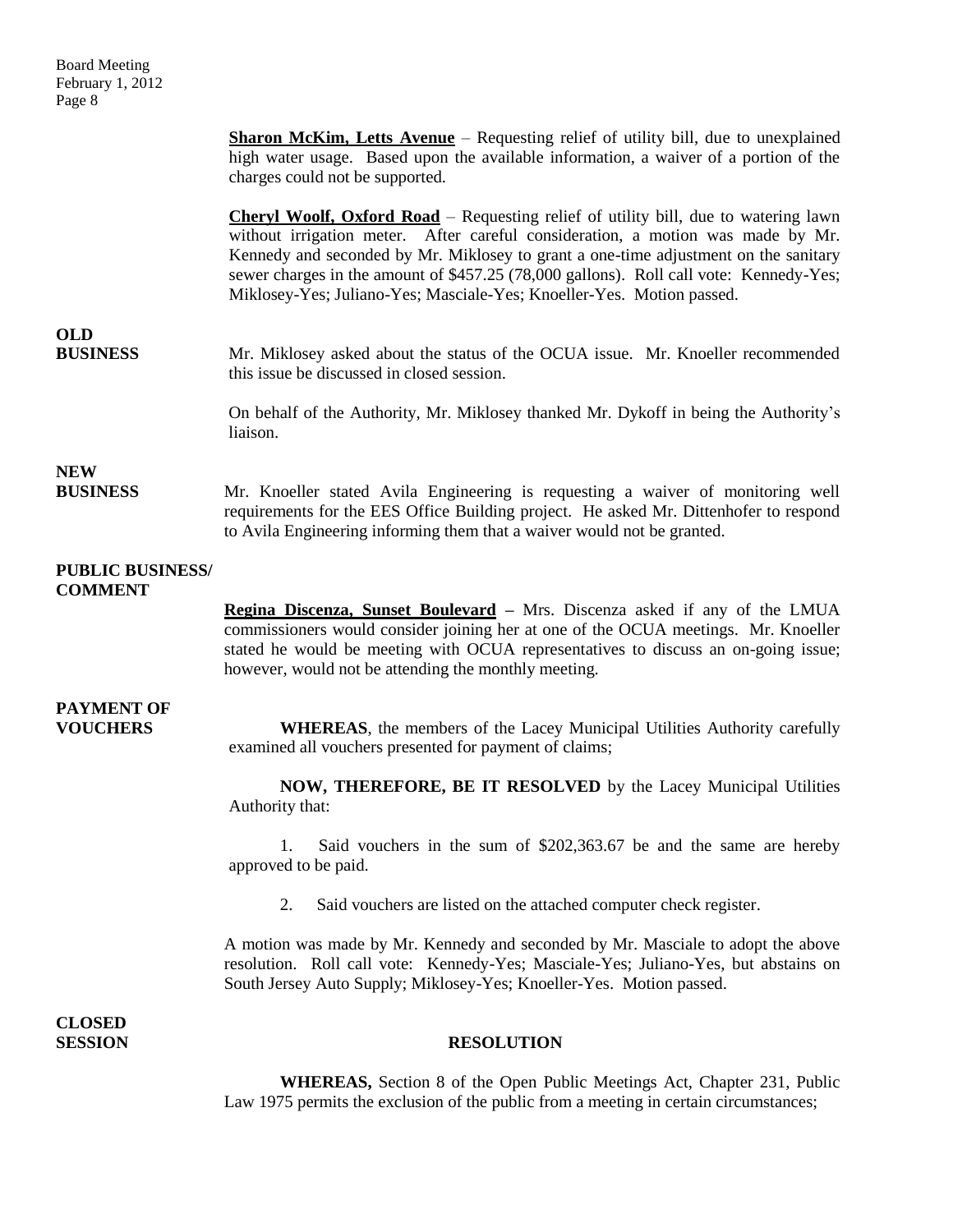**WHEREAS**, this public body is of the opinion that such circumstances presently exist.

**NOW, THEREFORE, BE IT RESOLVED** by the Lacey Municipal Utilities Authority, County of Ocean and State of New Jersey as follows:

1. The public shall be excluded from discussion of action upon the hereinafter specified subject matters.

2. The general nature of this closed session concerns personnel matters and potential litigation.

3. It is anticipated at this time that the above-stated matters will be made public once these matters have been resolved.

4. This resolution shall take effect immediately.

A motion was made by Mr. Masciale and seconded by Mr. Miklosey to adopt the above resolution. Roll call vote: Unanimously approved.

Separate minutes were kept on the above closed session.

**MEETING** A motion was made by Mr. Masciale and seconded by Mr. Miklosey to reopen the meeting. Roll call vote: Unanimously approved.

**OTHER**

**RE-OPEN**

**BUSINESS** A motion was made by Mr. Masciale and seconded by Mr. Kennedy authorizing nonunion personnel to receive a \$1,300.00 across-the board increase effective January 1, 2012. Roll call vote: Masciale-Yes; Kennedy-Yes; Juliano-Yes; Miklosey-Yes; Knoeller-Yes. Motion passed.

**ADJOURNMENT** There being no further business to discuss, the meeting was adjourned at 7:45 p.m.

Respectfully submitted,

Michele Kennedy Secretary